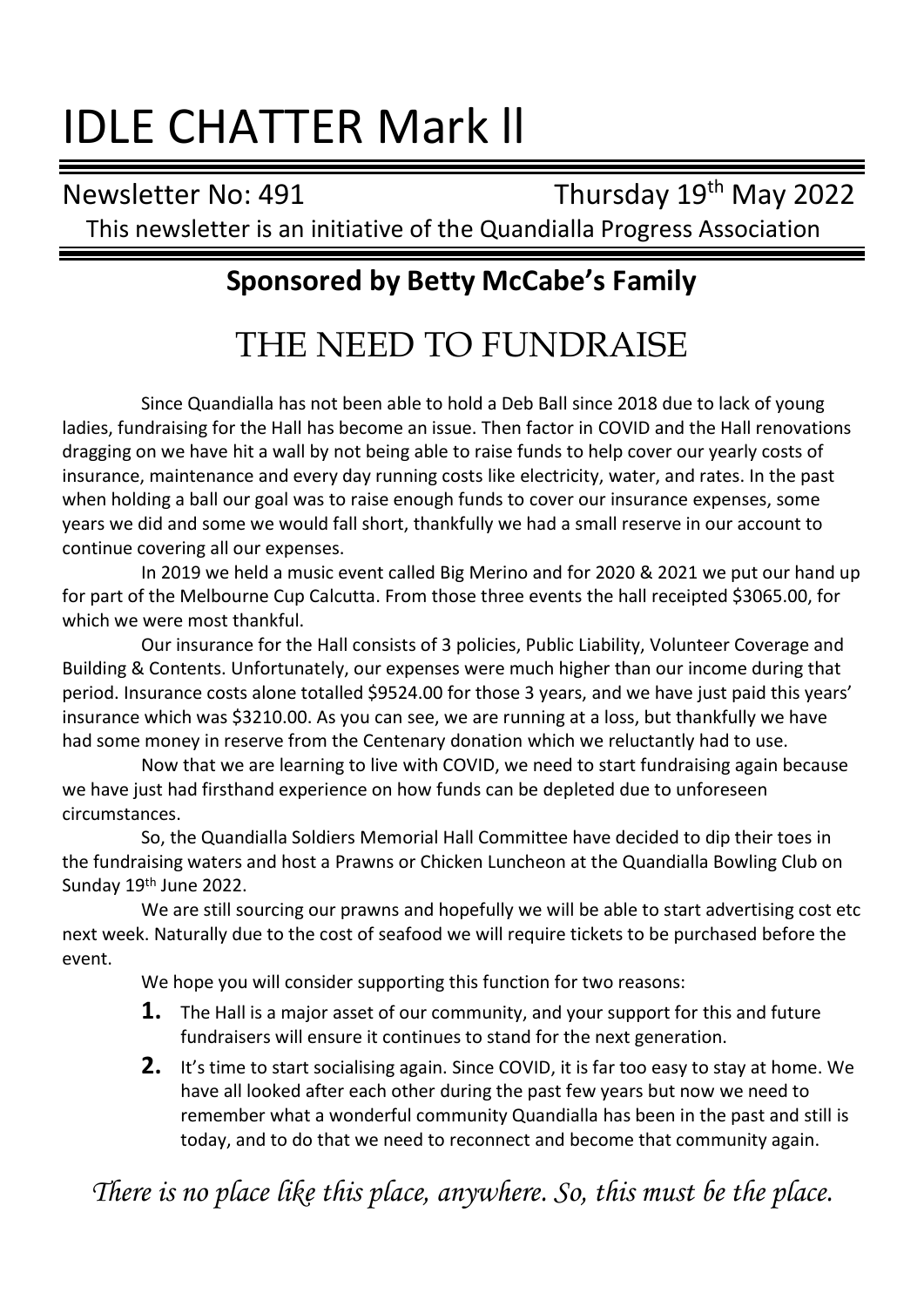*With*<br>Deepest<br>Sympathy

## **The Passing of a Past Resident.**

*John Olsen was born in Quandialla in 1937 and passed away on Monday 8th May 2022 aged 85 years.*

*John and I had corresponded while researching family information for our history book and John was very* 

*enthusiastic about attending Quandialla's Centenary (which he did) and to also have the Olsen Family History included as he was very proud of his family and the Olsen name. John also received Idle Chatter by email every week since it started in 2012 and we often chatted about something that caught his eye, especially from the Blast from the Past items.*

Some would remember the Olsen name and the Olsen Family as they were a significant part of Quandialla's history from 1916 to 1954. I would like to take this opportunity to share some of John's family memories with you.

John's grandparents Arent and Alice Olsen arrived in Quandialla in 1916 with 4 children, Chris, Bill, Jack and Thelma and opened a general store called The Model Store in Second Street and in 1920 the family welcomed another daughter, Phyllis. Tragedy struck in 1923 when their eldest son Chris aged 17 was killed in a fire that destroyed a major part of Olsen's Store and home. The family rebuilt and that building still stands today as the current Post Office and the Priestley home.

John's father Jack went into business as a carrier and during 1932 – 34, operated two International trucks carting gravel, and an International tractor for getting and loading gravel, road ploughing, grading etc. Two of his projects were the Morangorell to Bribbaree Road and the Bimbi to Quandialla Road. During this time Jack also built two houses in Glasson Street after he purchased a saw bench and learnt how to saw timber. In 1936 Jack married Gertrude Goesch of Temora and lived in one of the houses that he had built and in 1937 John was born. Due to lack of work Jack and his family moved away ending up in Scone where Jack set up a sawmill and then in 1942 Jack and his cousins built another sawmill at Young Wallsend (now Gendale) near Newcastle. They worked together until 1944 when Jack was seriously injured at the sawmill and could no longer do heavy physical work. Late 1944 saw Jack and his family return to Quandialla, where he purchased the Model Store from his parents allowing them to retire to Sydney. Plagued by drought and dust Jack implemented a number of other money ventures of becoming sub agents for Grenfell Sutton Motors and Deutz Tractors and he continued to use his building skills around the district to supplement his family's income. In 1954 the Olsen's sold the family store to Clive Hazel ending nearly 50 years of an Olsen family member working in the store or in the district, making a living while helping to build Quandialla into a vibrant country village.

Young John attended the local school in Quandialla and in 1949 he welcomed his sister Dianne who the family adopted. By 1951 John had completed the Intermediate Certificate at QCS and then went to Young High School to complete his schooling. In 1954 John was awarded a Commonwealth Scholarship at Sydney University to study Science with the view to a career as an Industrial Chemist.

John married Shirley Brown from Young in 1966 and the happy couple made their home in Melbourne where they raised their family.

*Deepest Sympathy is extended to John's wife Shirley and family at this very sad time. Condolences are also extended to John's families and friends.*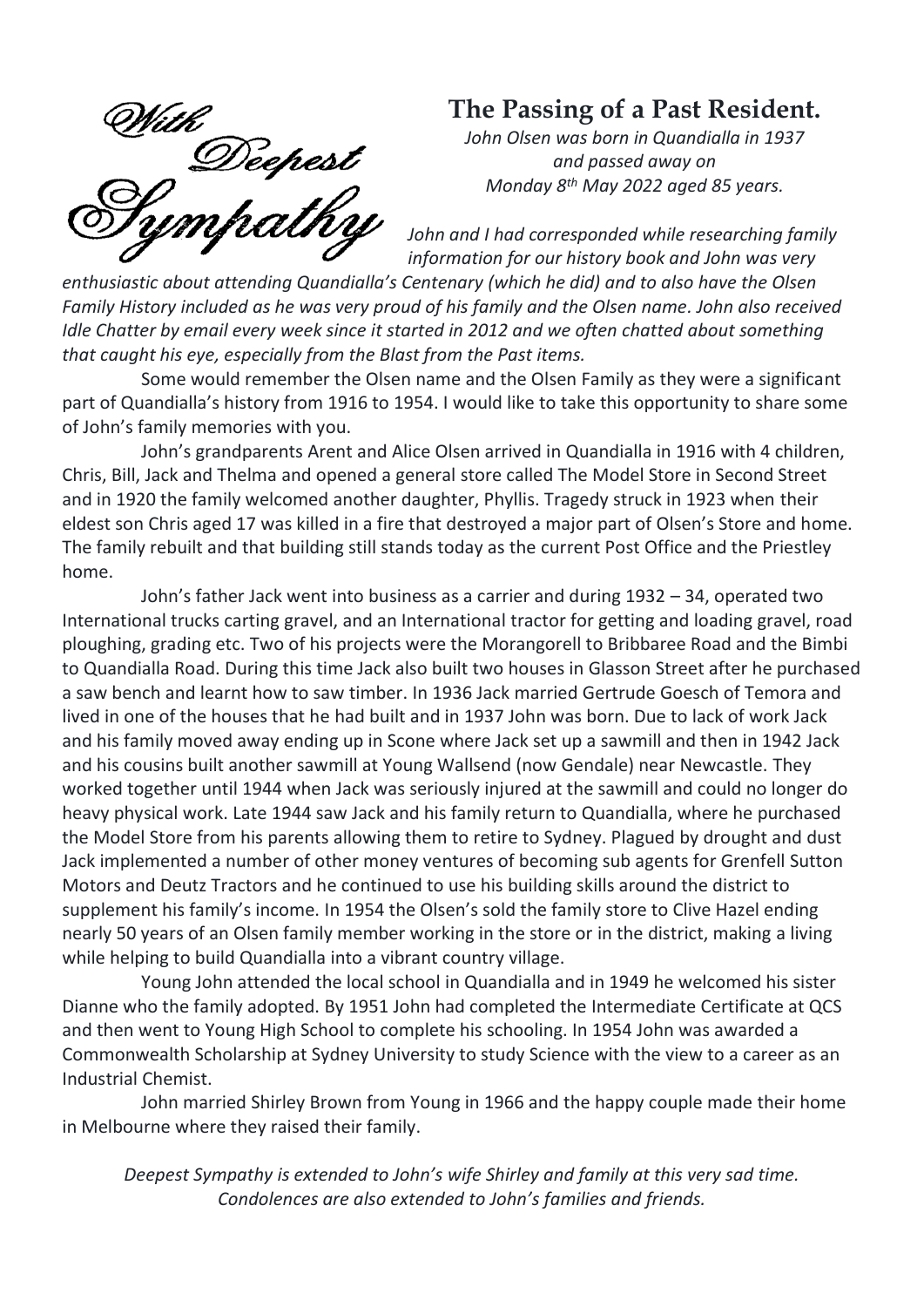

## *Congratulations*

*go to Matthew Thain of Quandialla and Brittney Trudgett of Young who were married on Saturday 14th May 2022 at Young.*

*Best Wishes to the Happy Couple.*

## **QUANDIALLA FRIDAY NIGHT JACKPOTS:**

#### **Bland Hotel Joker Jackpot Draw ………**

The Joker Jackpot was not claimed and this week the jackpot will be \$740, and you have 6 chances to win a meat tray and a chance to choose the Joker Card.



#### **Quandialla Bowling Club Draws …………………..**

The Riverina Club Draw was not claimed last week so this Friday the Riverina Jackpot will jackpot to \$1000. The Members Club Draw was claimed by Sue G, so the jackpot will start again at \$50. Remember if your badge number is drawn for any of the jackpots

YOU MUST BE AT THE CLUB to claim your prize when it is announced.

Good Luck Everyone



### **BLAND HOTEL**

Open: 12 Midday – Monday to Saturday Meals available from the Bistro Lunch 12 to 2pm & Dinner 6.30pm to 8.30pm Dine In or Take Away & Don't Forget – Pizza Night on Wednesdays.

### **QUANDIALLA BOWLING CLUB NEWS**

**Friday 20th May opening at 6pm** –

*Don't forget our Friday Night 12 Tray Meat Raffle, Also, the Riverina Jackpot & Members Draw.*

**Sunday 22nd May – opening times: 10am – 2pm & open again at 4pm ….** Sunday Papers available

#### **Invite to Ross Causer's 90th Birthday on the 15th June.**

*His family will be hosting a continuous cuppa from 10 am until 3.30pm at Ross & Dimity's home – 13 Henry Place, Young. Call in, to wish him well and share a laugh and a story, stay an hour or all day.*